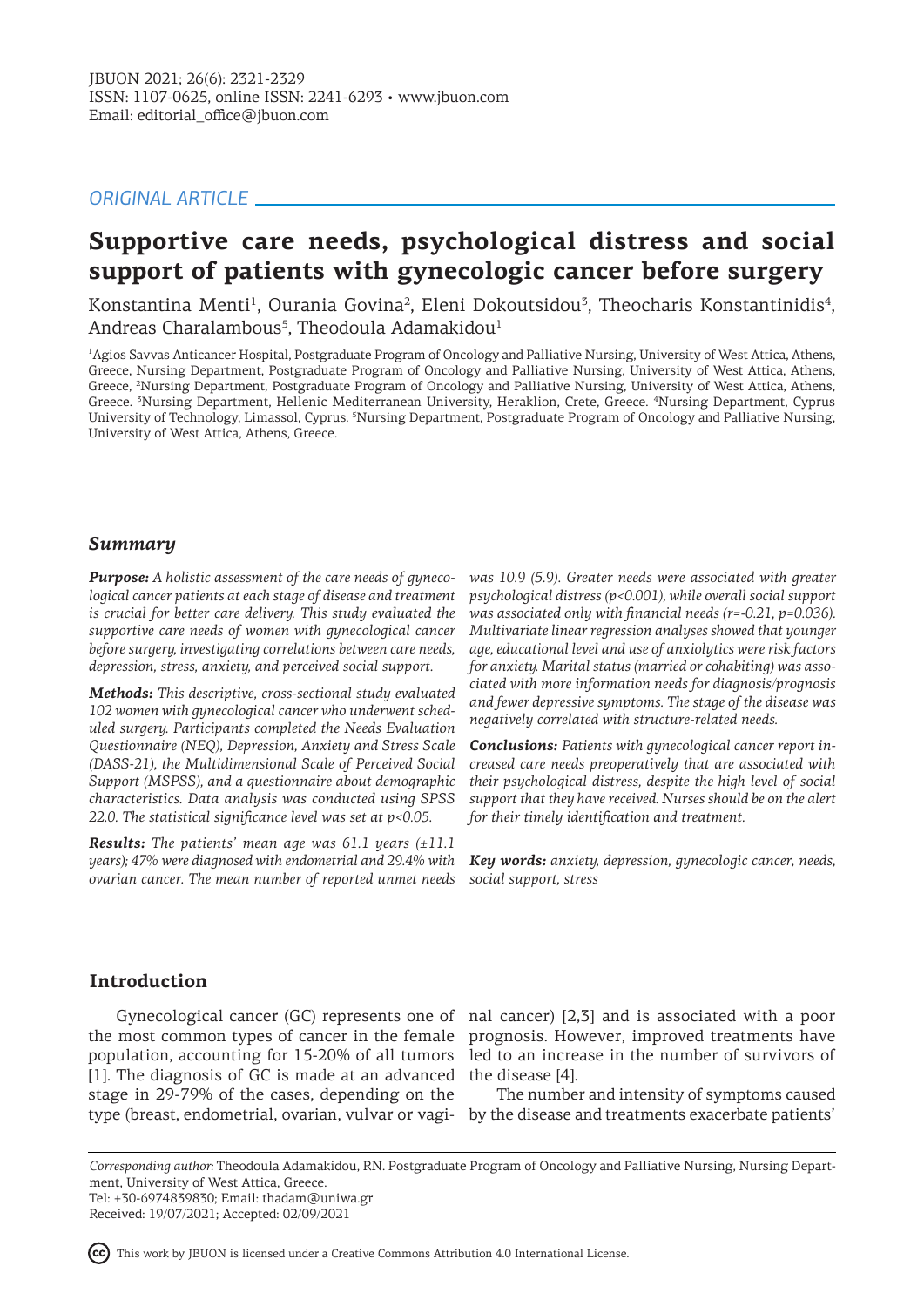needs [5], mainly the psychological ones [6] and may lead to disruption of daily functioning and deterioration of quality of life [7,8]. Long-term studies have shown that 17-83% of women report increased physical, psychological, social, economic [9], spiritual [5,10], informational and other needs  $[5,10,11]$ . A recent study revealed that 83% of patients with GC reported at least one moderate to high-level need, particularly in the fields of "health and information systems", "psychological needs" and "patient care and support" [9]. Many of these needs remain unmet [5], widening the gap between a person's experience of receiving care and their actual need for care and services [12].

Moreover, women diagnosed with GC experience higher levels of psychological distress than do patients suffering from other types of cancer [13], negatively affecting the patient's psychological health [14] and well-being [10]. Psychological distress is aggravated by physical symptoms and sideeffects from the disease and therapies [15], insufficient information in general [16] and in relation to issues of fertility and sexual function [17,18], inadequate social and family support [19], as well as other clinical and sociodemographic characteristics [6]. Studies have also highlighted the neglect that patients experience after the completion of cancer treatment by health professionals [16].

For the relief of physical and psycho-emotional symptoms [19,20], the improvement of quality of life [7] and the way that patients with GC deal with their illness [21], social support is imperative, coming mainly from close family and a friendly environment. Specifically, it was found that 71% of patients with GC who experienced psychological distress reported an increased need for social support after the end of treatment [14]. It is important to understand the factors that indicate the need for support, in order to develop appropriate interventions that improve supportive care [6].

In Greece, the new cases of GC (excluding breast cancer) were estimated at 4062 for 2018. Endometrial cancer had the greatest incidence and ovarian cancer had the highest mortality. Cervical cancer is the third-ranked GC in Greece, in terms of both incidence and mortality [22].

Identification of the supportive care needed by women diagnosed with GC, from nurses and clinicians, is crucial for holistic care provision and improvement of the quality of life through the disease trajectory [23]. Nevertheless, a literature review revealed no studies, either at national or international level, that investigated the supportive care needs of women with GC, or the effect of psychological distress and social support on the care needs of these patients.

Therefore, the purpose of this study was to highlight the supportive care needs of women with GC before surgery, as well as to investigate the correlations between care needs, depression, stress, anxiety, and perceived social support.

**Table 1.** Participants' demographic and clinical characteristics

|                                                     | $n(\%)$    |
|-----------------------------------------------------|------------|
| Age mean (SD)                                       | 61.1(11.1) |
| Marital status                                      |            |
| Single                                              | 14 (13.7)  |
| Married                                             | 58 (56.9)  |
| Living with a partner                               | 1(1.0)     |
| Divorced                                            | 10(9.8)    |
| Separated                                           | 3(2.9)     |
| Widowed                                             | 16 (15.7)  |
| Children mean (SD)                                  | 2.1(0.9)   |
| Education                                           |            |
| Primary school/no education                         | 27 (26.7)  |
| Secondary school                                    | 45 (54.6)  |
| Higher education<br>(college, university, PhD, MSc) | 29 (28.8)  |
| Diagnosis                                           |            |
| Ovarian cancer                                      | 30 (29.4)  |
| Endometrial cancer                                  | 48 (47.0)  |
| Cervical cancer                                     | 14 (13.7)  |
| Vulvar cancer                                       | 9(8.8)     |
| Vaginal cancer                                      | 1(1.0)     |
| Disease stage                                       |            |
| Grade I                                             | 30 (39.5)  |
| Grade II                                            | 26 (34.2)  |
| Grade III                                           | 14 (18.4)  |
| Grade IV                                            | 6(7.9)     |
| Time since diagnosis (months)                       |            |
| mean (SD)                                           | 5.9(13.9)  |
| median (range)                                      | $2.5(2-5)$ |
| Previous cancer treatment                           |            |
| No                                                  | 81 (79.4)  |
| Yes                                                 | 21(20.6)   |
| Psychiatric medication (anxiolytics)                |            |
| No                                                  | 85 (83.3)  |
| Yes                                                 | 17 (16.7)  |
| Primary caregiver                                   |            |
| Husband/partner                                     | 41 (40.2)  |
| Children                                            | 37 (36.3)  |
| Parents                                             | 4(3.9)     |
| Friends                                             | 3(2.9)     |
| Other relatives                                     | 12 (11.8)  |
| Self-care                                           | 5(4.9)     |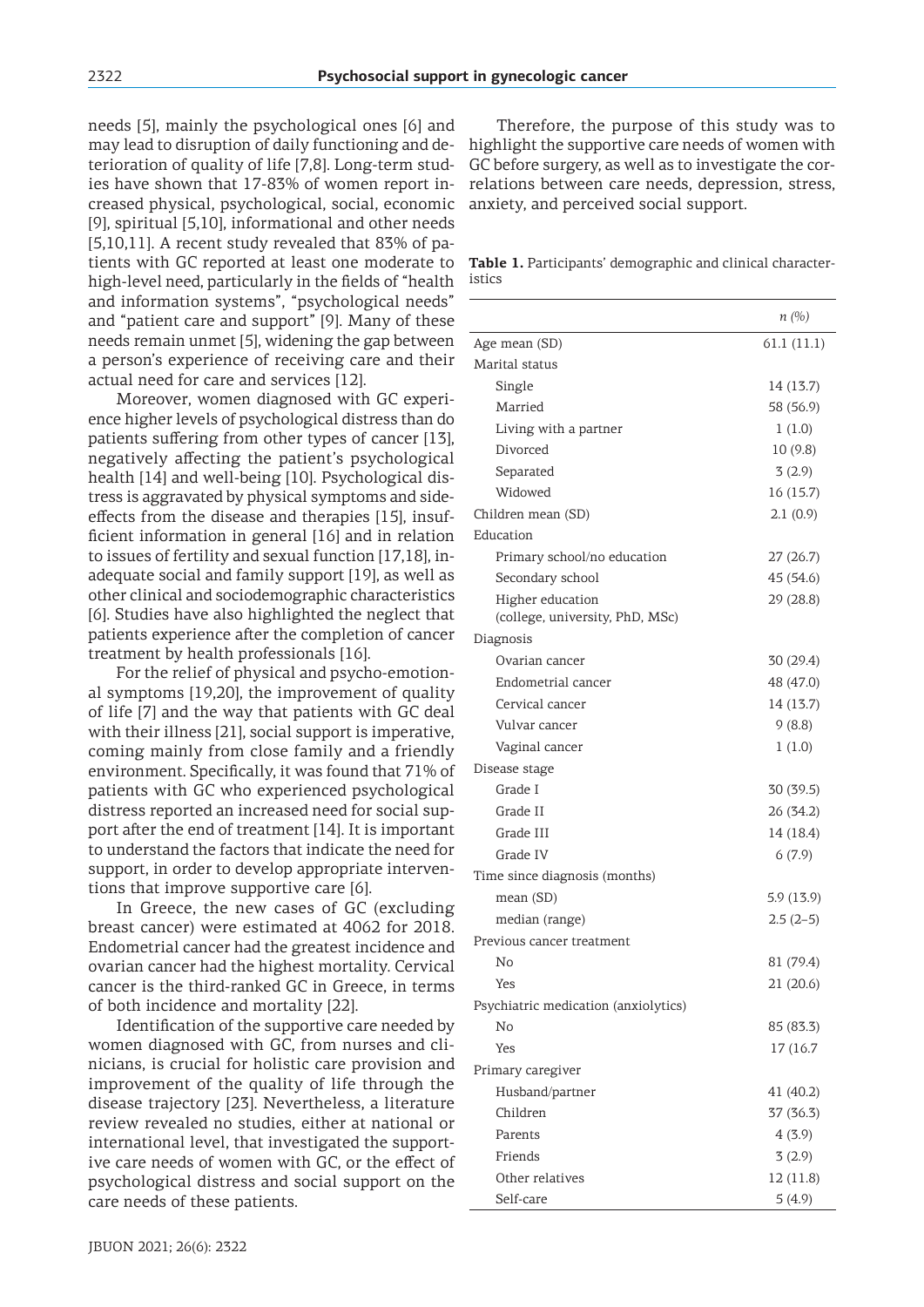# **Methods**

#### *Sample*

This was a cross-sectional study of a convenience sample of 102 women diagnosed with GC who were hospitalized for scheduled surgery at the Gynecological Surgery Clinic of a major anticancer hospital in a metropolitan area, between May and December 2020.

#### *Measurements*

Participants completed the Greek version of the Needs Evaluation Questionnaire (NEQ) [24,25] for the assessment of supportive care needs. The questionnaire consists of 23 dichotomous questions (yes/no) relating to 8 different types of need: informational related to diagnosis and prognosis (questions 1 and 2), informational related to examinations and treatment (questions 3 and 4), communication (questions 5-8), relational (questions 20-22), assistance and treatmentrelated (questions 9-13), structure-related (question 14), financial (questions 15 and 16) and support (questions 17-19, 23).

The Greek version of the Depression, Anxiety, Stress Scale (DASS-21) [26,27] was used to assess the depression, anxiety and stress experienced by women during

the previous week. It is divided into three subscales (depression, anxiety and stress), each with seven questions. The answers are given on a four-point Likert scale (from 0=did not apply to me at all, to 3=applied to me very much or most of the time). High scores indicate higher levels of depression, anxiety and stress.

The Greek version of the Multidimensional Scale of Perceived Social Support (MSPSS) [28,29] was used to assess perceived social support. It comprises 12 questions, divided into 3 subscales of 4 items, related to family support, support from friends and support from significant others. The answers are given on a seven-point Likert scale. Higher scores indicate more social support.

Demographic and clinical characteristics were also recorded, including age, marital status, level of education, occupation, diagnosis, stage of the disease, previous types of treatment, antidepressant-anxiolytic treatment and time since diagnosis.

#### *Statistics*

Absolute (N) and relative (%) frequencies were used to describe the categorical variables. Continuous variables were represented as mean values and standard deviations (SD) or median and interquartile range (IQR). The Kolmogorov–Smirnov criterion was used to check normality. The Spearman correlation coefficient (r) was

**Table 2.** Descriptive statistics of NEQ, MSPSS and DASS-21 scales and their subscales

|                     | Minimum        | Maximum | Mean (SD)     | Median (IR)    |
|---------------------|----------------|---------|---------------|----------------|
| <b>NEO</b>          | $\overline{0}$ | 22      | 10.9(5.9)     | $10(7-15.5)$   |
| <b>MSPSS</b>        |                |         |               |                |
| Significant other   | 3.25           | 7.00    | 6.35(1.00)    | $6.9(6-7)$     |
| Family              | 1.00           | 7.00    | 6.30(1.29)    | $7(6.3-7)$     |
| Friends             | 1.00           | 7.00    | 5.49(1.54)    | $6(4.5-7)$     |
| Total MSPSS score   | 2.50           | 7.00    | 6.06(1.00)    | $6.3(5.6-6.9)$ |
| DASS-21             |                |         |               |                |
| Depression          | 0.00           | 21.00   | 5.18(5.13)    | $3(1-9)$       |
| Anxiety             | 0.00           | 18.00   | 5.41 (4.49)   | $4(2-8)$       |
| <b>Stress</b>       | 0.00           | 21.00   | 8.21 (5.83)   | $7(4-12)$      |
| Total DASS-21 score | 0.00           | 60.00   | 18.93 (14.21) | $16(7-29)$     |

| Table 3. Descriptive characteristics of NEQ subscales |  |
|-------------------------------------------------------|--|
|-------------------------------------------------------|--|

|                                                       | $\frac{0}{6}$ * | Minimum | Maximum | Mean (SD)     | Median (IR)         |
|-------------------------------------------------------|-----------------|---------|---------|---------------|---------------------|
| Informational needs concerning diagnosis/prognosis    | 86.3            | 0.00    | 2.00    | 1.39(0.72)    | $2(1-2)$            |
| Informational needs concerning examinations/treatment | 75.5            | 0.00    | 2.00    | 1.31(0.84)    | $2(1-2)$            |
| Communicative needs                                   | 81.0            | 0.00    | 4.00    | 2.35(1.53)    | $3(1-4)$            |
| Relational needs                                      | 69.3            | 0.00    | 3.00    | 1.35(1.16)    | $1(0-2)$            |
| Assistance and treatment needs                        | 60.4            | 0.00    | 5.00    | 1.58(1.7)     | $1(0-3)$            |
| Structure related needs                               | 23.5            | 0.00    | 1.00    | 0.24(0.43)    | $0(0-0)$            |
| Financial aspects                                     | 67.3            | 0.00    | 2.00    | 0.99(0.81)    | $1(0-2)$            |
| Needs for support                                     | 79.2            | 0.00    | 4.00    | 1.7(1.26)     | $2(1-2)$            |
| Total needs (%)                                       | 94.8            | 0.00    | 95.65   | 47.29 (25.62) | 43.48 (30.43-65.22) |

\*Percentage reporting at least one need, IQR: interquartile range, SD: standard deviation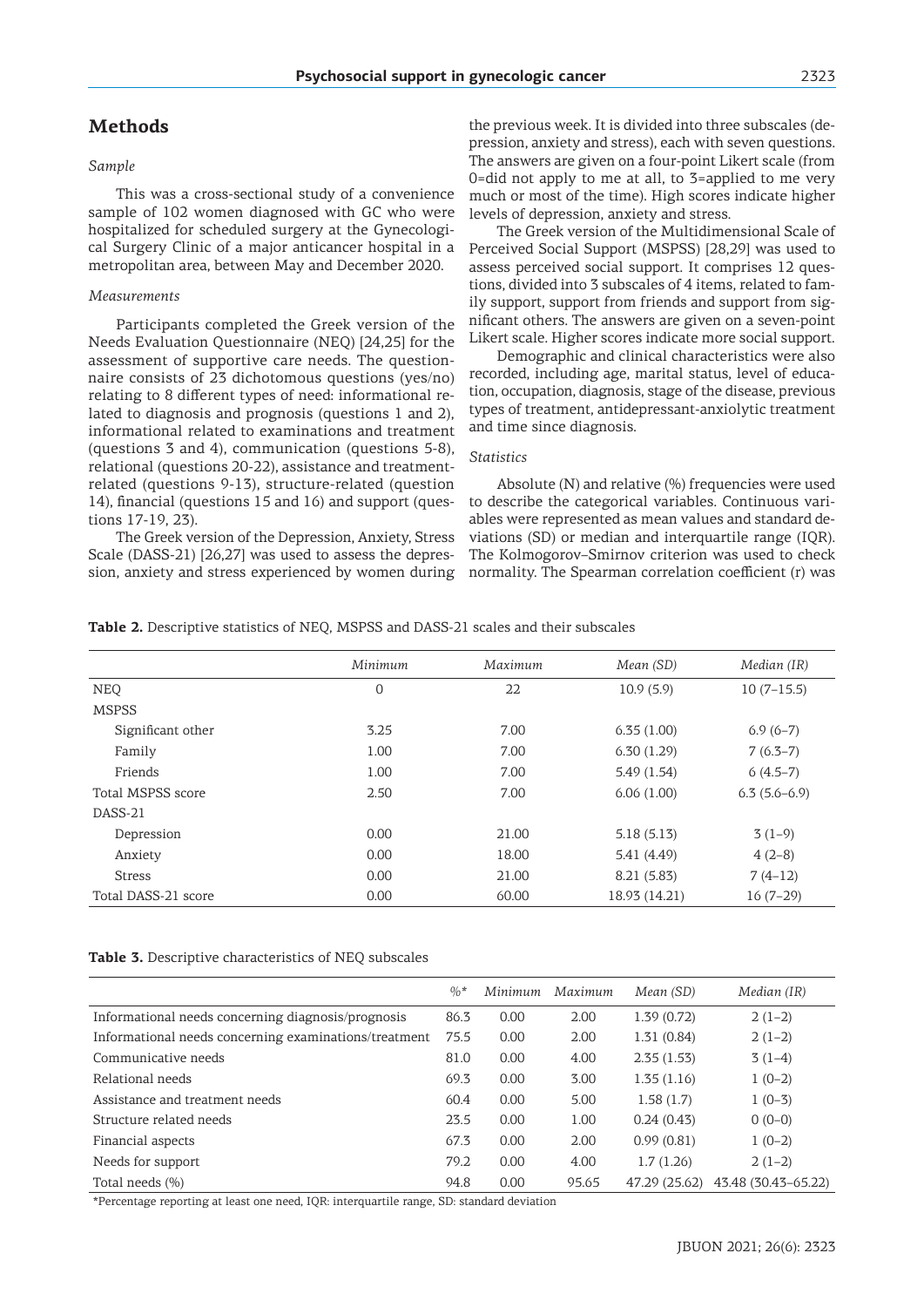used to check the relationship between two quantitative variables. The correlation is considered low when the correlation coefficient (r) ranges from 0.1 to 0.3, moderate when it ranges from 0.31 to 0.5 and high when the coefficient  $(r)$  is  $>0.5$ . Linear regression analysis was used to find independent factors related to the NEQ and DASS scales, from which dependence coefficients (b) and their standard errors (SE) were derived. The level of statistical significance was set at 0.05. SPSS 22.0 statistical software was used for the analysis.

#### *Ethical issues*

The study was approved by the Ethics Committee of the hospital (No 3003/05-02-2020) and permission was obtained. Participants were verbally informed about the study, including its purpose, confidentiality, anonymity, voluntary participation and the possibility of leaving the study at any time. Those who agreed to participate then signed a consent form.

## **Results**

The patients' mean age was  $61.1$  years  $(\pm 11.1)$ , 56.9% were married, 38.2% had their husband as their main caregiver and 36.3% had their children. The median time from diagnosis was 2.5 months (IQR 2-5 months), 47% were diagnosed with endometrial cancer, 29.4% with ovarian cancer, and most had local disease (Grade I 39.5%, Grade II 34.2%); 79.4% were not under any type of treatment, while 16.7% used anxiolytics (Table 1).

The mean  $(\pm SD)$  number of reported unmet needs was  $10.9$  ( $\pm$ 5.9). The mean total MSPSS score was  $6.06$  ( $\pm 1.00$ ). The highest value was observed for "partner support", with mean  $6.35$  ( $\pm$ 1.00), and the lowest for "support from friends", with mean 5.49  $(\pm 1.54)$ . The mean total DASS-21 score was

#### **Table 4.** Spearman correlation coefficient between DASS-21 and MSPSS subscales and NEQ

|                                                          | DASS-21    |         |               | <b>MSPSS</b>           |                      |         |                |                      |
|----------------------------------------------------------|------------|---------|---------------|------------------------|----------------------|---------|----------------|----------------------|
|                                                          | Depression | Anxiety | <b>Stress</b> | Total<br>DASS-21 score | Significant<br>other |         | Family Friends | Total<br>MSPSS score |
| Informational needs concerning<br>diagnosis/prognosis    |            |         |               |                        |                      |         |                |                      |
| r                                                        | 0.15       | 0.21    | 0.19          | 0.21                   | 0.07                 | 0.05    | $-0.19$        | $-0.07$              |
| $\mathsf{P}$                                             | 0.124      | 0.033   | 0.058         | 0.035                  | 0.469                | 0.633   | 0.054          | 0.514                |
| Informational needs concerning<br>examinations/treatment |            |         |               |                        |                      |         |                |                      |
| $\mathbf r$                                              | 0.20       | 0.23    | 0.24          | 0.25                   | 0.12                 | 0.07    | $-0.18$        | $-0.02$              |
| $\overline{P}$                                           | 0.050      | 0.018   | 0.018         | 0.013                  | 0.246                | 0.482   | 0.072          | 0.859                |
| Communicative needs                                      |            |         |               |                        |                      |         |                |                      |
| r                                                        | 0.15       | 0.10    | 0.11          | 0.14                   | $-0.08$              | $-0.06$ | $-0.15$        | $-0.09$              |
| $\overline{P}$                                           | 0.142      | 0.345   | 0.263         | 0.172                  | 0.436                | 0.573   | 0.137          | 0.381                |
| Relational needs                                         |            |         |               |                        |                      |         |                |                      |
| r                                                        | 0.42       | 0.47    | 0.42          | 0.47                   | $-0.14$              | $-0.16$ | $-0.16$        | $-0.12$              |
| $\overline{P}$                                           | < 0.001    | < 0.001 | < 0.001       | < 0.001                | 0.160                | 0.103   | 0.121          | 0.221                |
| Assistance and treatment needs                           |            |         |               |                        |                      |         |                |                      |
| r                                                        | 0.24       | 0.32    | 0.26          | 0.29                   | $-0.10$              | $-0.07$ | $-0.13$        | $-0.06$              |
| $\mathsf{P}$                                             | 0.019      | 0.001   | 0.009         | 0.003                  | 0.327                | 0.456   | 0.196          | 0.547                |
| Structure related needs                                  |            |         |               |                        |                      |         |                |                      |
| r                                                        | 0.10       | 0.17    | 0.15          | 0.17                   | $-0.06$              | $-0.05$ | $-0.06$        | $-0.07$              |
| P                                                        | 0.306      | 0.081   | 0.133         | 0.093                  | 0.551                | 0.603   | 0.541          | 0.505                |
| Financial aspects                                        |            |         |               |                        |                      |         |                |                      |
| r                                                        | 0.23       | 0.20    | 0.23          | 0.25                   | $-0.09$              | $-0.16$ | $-0.15$        | $-0.21$              |
| $\overline{P}$                                           | 0.024      | 0.048   | 0.022         | 0.012                  | 0.350                | 0.120   | 0.132          | 0.036                |
| Needs for support                                        |            |         |               |                        |                      |         |                |                      |
| r                                                        | 0.54       | 0.54    | 0.52          | 0.61                   | $-0.28$              | $-0.15$ | $-0.13$        | $-0.17$              |
| $\overline{P}$                                           | < 0.001    | < 0.001 | < 0.001       | < 0.001                | 0.004                | 0.123   | 0.195          | 0.095                |
| Total needs (%)                                          |            |         |               |                        |                      |         |                |                      |
| r                                                        | 0.40       | 0.44    | 0.39          | 0.46                   | $-0.10$              | $-0.10$ | $-0.18$        | $-0.11$              |
| $\mathsf{P}$                                             | < 0.001    | < 0.001 | < 0.001       | < 0.001                | 0.353                | 0.350   | 0.074          | 0.269                |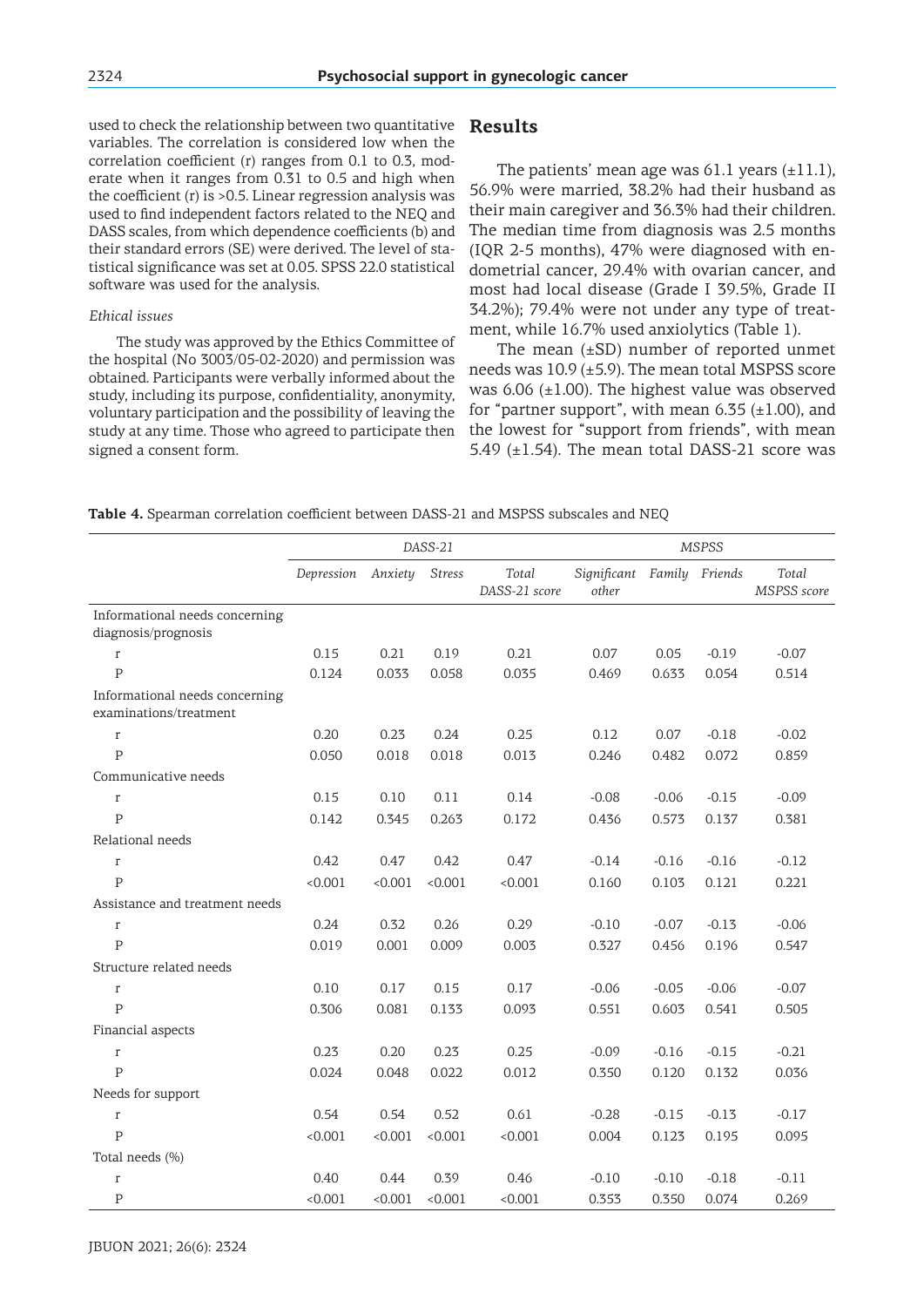| .,<br>e en la | - 1     | e.<br>e en la |               |
|---------------|---------|---------------|---------------|
|               | ۰.<br>v |               | ۰.<br>v<br>M. |

|                                                    | $\beta^*$ | $SE^{++}$ | P       |
|----------------------------------------------------|-----------|-----------|---------|
| Informational needs concerning diagnosis/prognosis |           |           |         |
| Married/Living with a partner                      | 0.078     | 0.032     | 0.016   |
| Relational needs                                   |           |           |         |
| Anxiolytics                                        | 0.168     | 0.070     | 0.018   |
| Structure related needs                            |           |           |         |
| Stage of the disease                               | $-0.031$  | 0.016     | 0.046   |
| Financial aspects                                  |           |           |         |
| Total MSPSS score                                  | $-0.037$  | 0.020     | 0.043   |
| Needs for support                                  |           |           |         |
| Anxiolytics                                        | 0.164     | 0.067     | 0.016   |
| Depression score                                   |           |           |         |
| Total needs (%)                                    | 0.007     | 0.002     | < 0.001 |
| Married/Living with a partner                      | $-0.230$  | 0.093     | 0.016   |
| Anxiety score                                      |           |           |         |
| Total needs (%)                                    | 0.005     | 0.001     | 0.001   |
| Psychiatric medicine (anxiolytics)                 | 0.270     | 0.098     | 0.007   |
| Education                                          | $-0.084$  | 0.032     | 0.011   |
| Age                                                | $-0.009$  | 0.004     | 0.014   |
| Stress score                                       |           |           |         |
| Total needs (%)                                    | 0.007     | 0.002     | < 0.001 |
| Total score DASS-21                                |           |           |         |
| Total needs (%)                                    | 0.007     | 0.002     | < 0.001 |

**Table 5.** Results of multivariate linear regression analyses

+ beta coefficient, ++ Standard error

18.93 (±14.21), with 5.18 (±5.13) for depression, 5.41 ( $\pm$ 4.49) for anxiety, and 8.21 ( $\pm$ 5.83) for stress (Table 2).

Overall, 94.8% of participants had at least one need. Informational needs related to diagnosis and prognosis (86.3%) and communication needs (81%) were the main needs groups, while the lowest scores were for structure-related needs (23.5%) and assistance and treatment needs (60.4%) (Table 3).

Bivariate analysis revealed no correlations between the subscales of depression, anxiety, stress and MSPSS. The total MSPSS score was correlated only with financial needs. Apart from communication and structure-related needs, all types of needs, as well the total NEQ score, were related to at least one of the scores of depression, anxiety and stress and the overall score of the DASS-21 scale (Table 4).

In a multivariate linear regression analysis, marriage or cohabitation was related to the number of information needs for diagnosis and prognosis (p=0.016). Taking anxiolytics was related to the number of relational needs (p=0.018) and the number of needs for support (p=0.016). Disease stage was related to the number of structure-related needs (p=0.046). The overall level of social support (total MSPSS score) was related to the number and on the other to psychological problems aris-

of financial needs (p=0.043), while the percentage of total needs was related to the depression score (p<0.001). The percentage of total needs (p=0.001), the highest level of education ( $β = 0.084$ ,  $p = 0.011$ ), the patient's age ( $β = 0.009$ ,  $p < 0.001$ ) and the use of anxiolytics (p=0.007) were related to stress score. The total NEQ score was related to the stress score (p<0.001) and to the overall DASS-21 score (p<0.001) (Table 5).

# **Discussion**

The present study investigated the supportive care needs of women with GC during their hospitalization before scheduled surgery, as well as the relationship between their care needs and anxiety, depression, stress, and perceived social support.

The main finding of this study was that greater needs were associated with more symptoms of depression, anxiety and stress, as well as a higher level of psychological distress. These results are similar to those of a previous study [30]. A review by Beesley et al [6] pointed out that the overall need-related burden experienced by women with GC was related on the one hand to integrated care,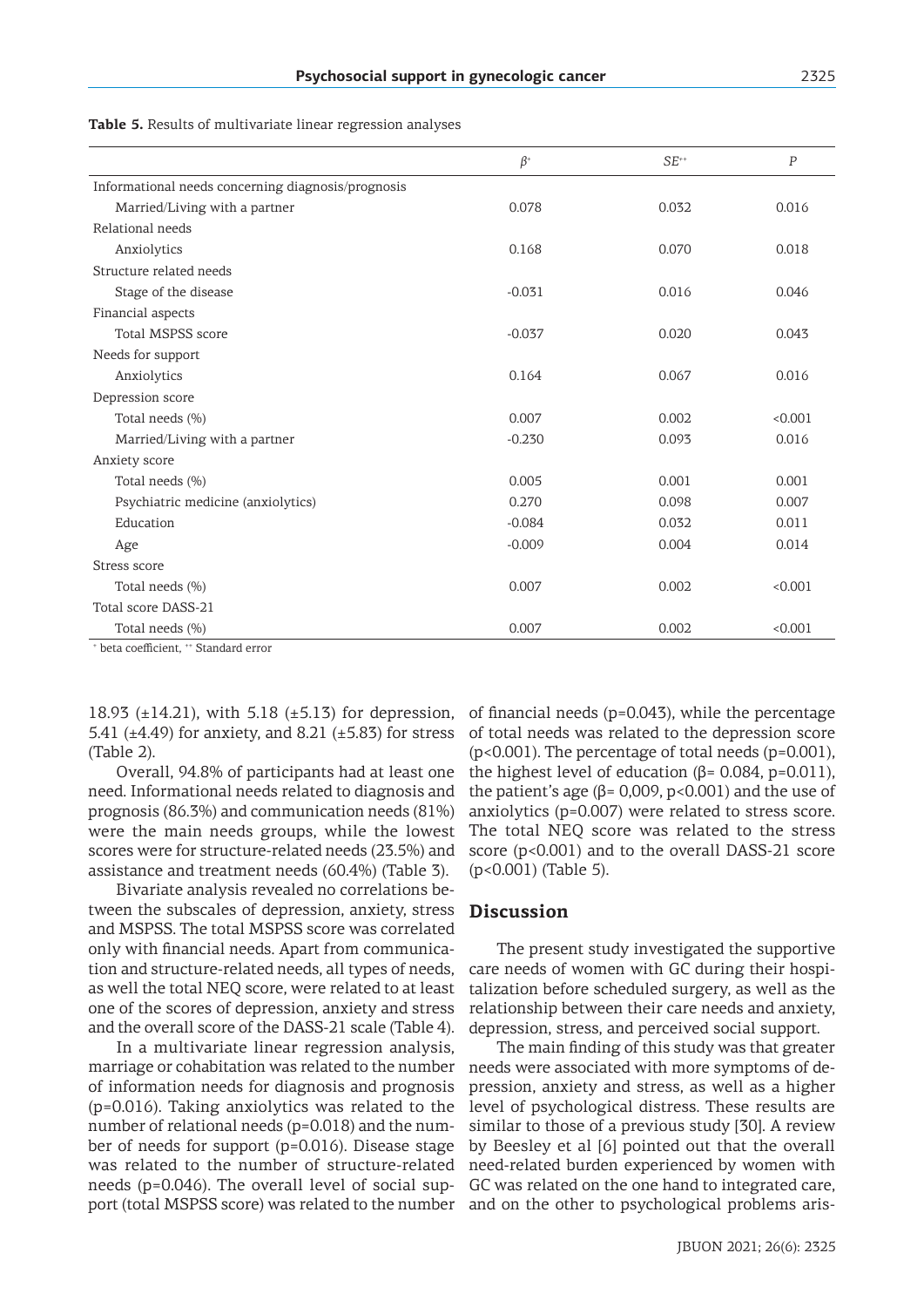ing from fear of disease recurrence. Moreover, a strong positive correlation between the intensity of the unmet needs of patients with GC and anxiety, depression and post-traumatic stress is noted [6]. The mean number of needs in this sample was quite high (10.9), while an overwhelming majority of the sample (94.8%) reported at least one care need, focusing on informational needs concerning diagnosis and prognosis as well as communicative needs. Most women had not undergone any treatment and were in the preoperative phase, which reinforces this type of needs. The type of needs is likely to change through the trajectory of the disease, with the possible addition of other treatments, or as the disease worsens. In general, the need for more information about the disease is high in Greece, as well as in other Mediterranean countries, which shows the need for focused and individualized management [24,25]. Additionally, women with GC are a group of patients with moderate to very high levels of needs [9].

According to one systematic review, 25-60% of GC patients report physical, social, or psychological needs due to disease and treatment [6]. The increasing number of unmet needs in different stages and different types of the disease [24,31] has a negative impact on patients' quality of life [8], reinforcing the case for systematic evaluation of care needs in daily clinical practice.

Interestingly, we found relatively low levels of psychological distress (DASS-21 score), given that the patients were newly diagnosed and were soon to undergo surgery. In comparison to our results, a cohort study in newly diagnosed GC patients reported a particularly high stress score at the start of the study (preoperatively) [32] as did Wen et al [19] in a study of patients with recurrent ovarian cancer undergoing chemotherapy. High scores on the MSPSS support scale (mean=6.06, SD=1.00) might partly explain this finding, but no correlation was found between the MSPSS and DASS-21 scale. The bivariate analysis showed that women with great needs for support had higher scores for anxiety, stress and depression. Studies have correlated poor social and family support with increased psychological distress [19,33], increased hopelessness ( $p$ <0.001) and death anxiety ( $p$ <0.001) [34] as well as post-traumatic stress symptoms (p<0.01) [35]. Additionally, patients with cervical cancer considered emotional support from their partners more important than functional and practical support [36].

This study has also found that women with many informational needs in relation to diagnosis and treatment had higher scores for anxiety, depression and stress, as well as a higher overall

DASS-21 score. Similar findings were reported by Husson et al [37], showing that meeting informational needs was associated with less stress and depression and a better quality of life, while unmet informational needs concerning psychological support were associated with higher levels of anxiety and depression [38]. The correlation between information and psychological distress can be attributed to the women's efforts to adapt to a new lifestyle and the requirements of the disease [10].

Participants with increased relational needs had higher scores for depression, anxiety and stress, as well as a high overall DASS-21 score. These findings are also supported by Johnson et al [39]. It is possible that, in the Greek Mediterranean culture, which is characterized by close family relationships and overprotection of patients [40], patients prefer to take on the entire psychological burden of concealing or selectively disclosing information [20] in an effort to protect their families from the stress of illness [31]. Alternatively, the high scores may be related to patients' concerns about their inability to fulfill their family responsibilities, childcare, possible premature death, or the possibility of their daughters inheriting their disease [41].

Financial needs were also associated with high anxiety, stress and depression, as well as a high overall DASS-21 score. Regardless of the type of cancer, the negative impact of the disease on patients' professional life [7] and the ever-increasing financial demands [42] are undeniable.

Great emphasis has been placed on the concept of a good relationship between patient and health professional [11] since the quality of this relationship is even more important than the time devoted or the information provided to the patient [43]. However, we found no correlation between communicational needs and DASS-21 subscales.

This study also showed that women receiving social support had fewer financial needs (p=0.036). Wen et al [19] observed that total social support, support from family, friends and significant others, was associated with less severe financial difficulties. In general, as the need for financial support for cancer patients increases over time [42], especially for daily practical needs [44], the contribution of social support in this area can be particularly valuable.

Multifactorial analysis showed that married or cohabiting patients had significantly more informational needs concerning diagnosis and prognosis and significantly fewer depressive symptoms than non-married or non-cohabitating patients. This result is in agreement with a previous study [45], which found that single cancer patients had significantly more depressive symptoms. Nota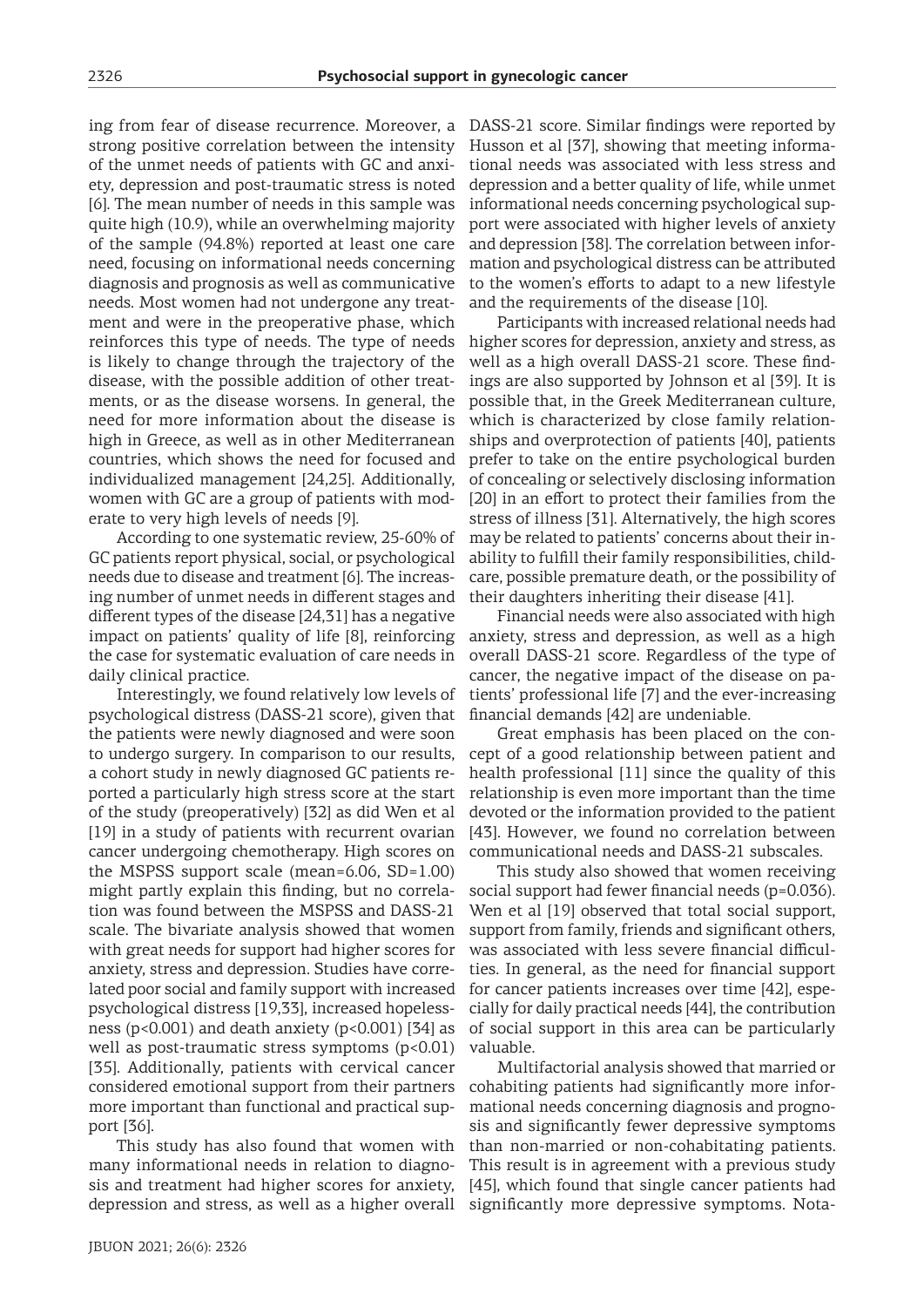bly, the family environment and the support that patients receive from it is a protective factor for women's psychology, but does not decrease their need to be informed about their condition. Greater informational needs among married women have also been reported in patients with gastrointestinal cancer [46].

Women taking anxiolytics had more needs for specialized support, relational needs and more stress than women who did not take anxiolytics. Although no similar results have been reported in the literature, these findings may be attributable to the high percentages of two sub-needs belonging to these groups, the need to feel more useful within their family (52.5%) and the need to feel more reassured by their relatives (69.6%), resulting in additional stress and the use of anxiolytics to manage it. Cassedy et al [47] found that the use of psychiatric medication was correlated with depression (p=0.008) and overall psychological distress  $(p=0.019)$ .

A patient's high educational level was associated with less stress. This finding is in agreement with another study [33]. In contrast, Cassedy et al [47] found that women with a higher educational level had higher levels of psychological distress. Researchers attributed the correlation to the likelihood that these women would be more open about revealing symptoms of psychological distress, compared to women with a lower level of education.

This study also showed that stress was negatively correlated with the participants' age. This finding is in agreement with another study which explained that younger women with GC may be more likely than older women to experience problems with sexuality, fertility and fear of premature death [47].

Finally, although the stage of disease is reported to be a risk factor for many unmet needs [6] in the present study it was correlated negatively with only the number of structural needs. This may be attributed to the fact that the majority of participants were satisfied with the structure-related needs, because this was the group of needs with the lowest percentage. Furthermore, patients with advanced disease may consider that structure-related needs are not vital, while focusing on other problems arising from the disease.

Despite the interesting findings of this study, limitations should also be mentioned. One was the completion of questionnaires at a single hospital, by patients at a single stage of their disease (before surgery); thus, the results can not represent the GC population at different stages of disease and treat-

ment. Another limitation is the fact that the needs assessment questionnaire refers to general needs, rather than specific needs related to the nature of GC, such as sexuality, body image, etc.

Future studies should use specialized needs assessment tools to examine the needs at different stages of the disease and treatments. Their results will contribute to a more effective assessment of the supportive care needs of women with GC and to the design of a person-centered and individualized plan of care by health professionals.

# **Conclusion**

Summarizing the results of the present study, patients with GC awaiting surgery report increased supportive care needs, which are associated with their psychological distress, despite the high perceived social support.

Until now, the number of studies investigating the care needs of these patients with GC and the relationship to psychological distress and social support is limited. Importantly, given the negative impact of care needs on the mental state of patients with GC [6] and the likelihood of one problem complementing or exacerbating another [15], providing comprehensive supportive care for these patients should be a priority for nurses on a daily basis. In the clinical setting, nurses should also be able to identify groups of patients at greater risk for psychological distress and unmet needs, but also to motivate and encourage the integration of support networks into the care and management of the problems arising from the disease.

Notably, the results of the study are expected to raise the awareness of health professionals about the importance of evaluating these parameters and their role in improving the care provided to women with GC.

### **Acknowledgments**

The authors would like to acknowledge Dimitrios Papatheodorou, gynecologic oncologist and scientific director of Gynecological Unit of Agios Savvas Anticancer Hospital, and Evaggelia Xaniotaki, head nurse of Gynecological Unit of Agios Savvas Anticancer Hospital, for their support to the primary researcher.

## **Conflict of interests**

The authors declare no conflict of interests.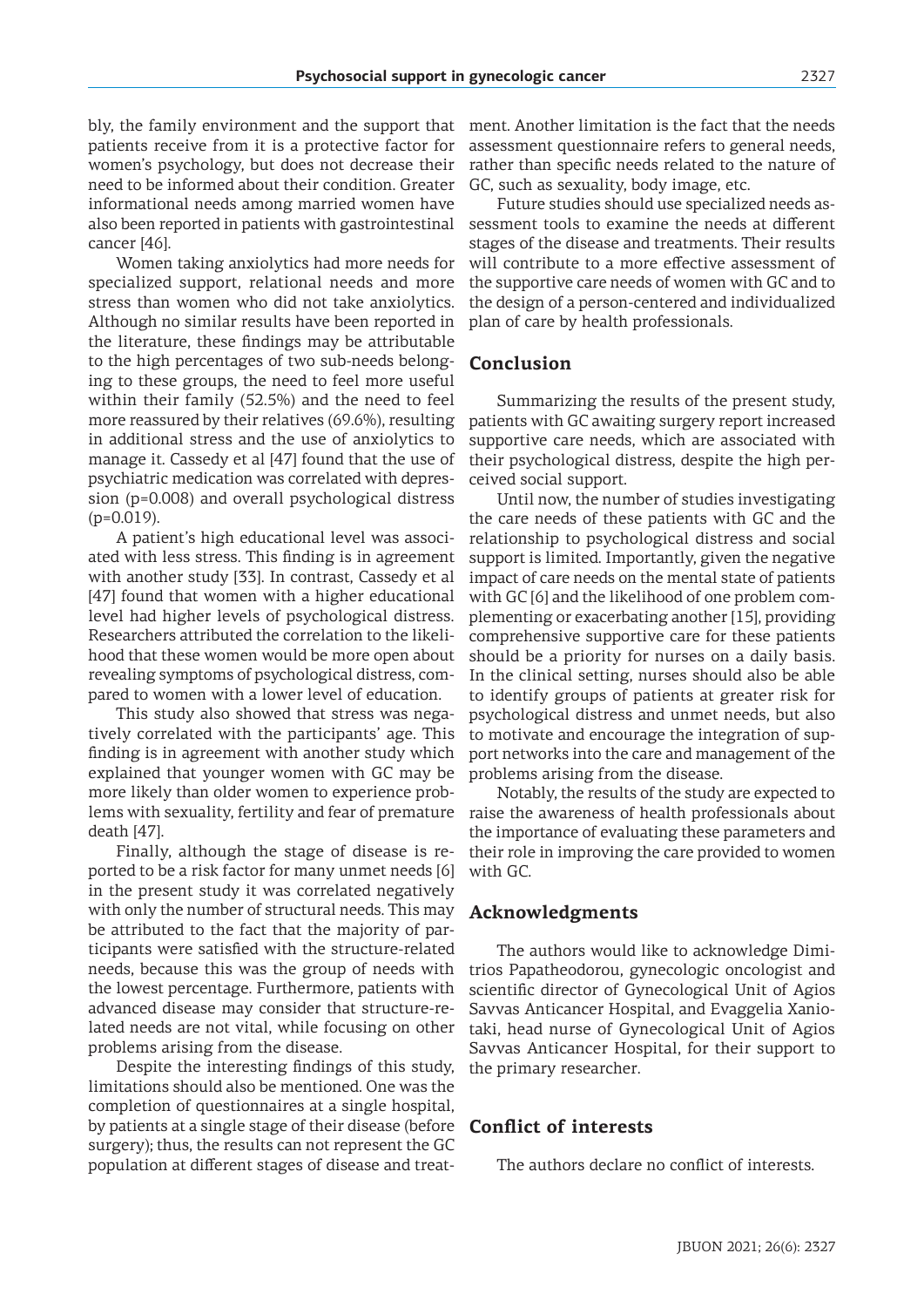# **References**

- 1. Bray F, Ferlay J, Soerjomataram I, Siegel RL, Torre LA, Jemal A. Global cancer statistics 2018: GLOBOCAN estimates of incidence and mortality worldwide for 36 cancers in 185 countries. CA Cancer J Clin 2018;68:394- 424.
- 2. SEER. 2021; [cited 2021 10 June]. Available from: https://seer.cancer.gov/statfacts/html/corp.html.
- 3. SEER. 2021b; [cited 2021 10 June]. Available from: https://seer.cancer.gov/statfacts/html/ovary.html.
- 4. Walker AJ, Benrubi ID, Ward KK. Care of survivors of gynecologic cancers. World J Obstetr Gynecol 2016;5:140-9.
- 5. Fitch MI, Steele R. Identifying supportive care needs of women with ovarian cancer. Canad Oncol Nursing J/Revue canadienne de soins infirmiers en oncologie 2010;20:66-74.
- Beesley VL, Alemayehu C, Webb PM. A systematic literature review of the prevalence of and risk factors for supportive care needs among women with gynaecological cancer and their caregivers. Support Care Cancer 2018;26:701-10.
- 7. Kamga AM, Dumas A, Joly F et al. Long-Term Gynecological Cancer Survivors in Côte d'Or: Health-Related Quality of Life and Living Conditions. The Oncologist 2019;24:e490.
- 8. Urbaniec OA, Collins K, Denson LA, Whitford HS. Gynecological cancer survivors: assessment of psychological distress and unmet supportive care needs. J Psychosoc Oncol 2011;29:534-51.
- 9. Williams N, Griffin G, Farrell V, Rea A, Murray K, Hauck YL. The supportive care needs of women experiencing gynaecological cancer: a Western Australian crosssectional study. BMC Cancer 2018;18:912.
- 10. Reb AM, Cope DG. Quality of life and supportive care needs of gynecologic cancer survivors. West J Nurs Res 2019;41:1385-406.
- 11. Maguire R, Kotronoulas G, Simpson M, Paterson C. A systematic review of the supportive care needs of women living with and beyond cervical cancer. Gynecol Oncol 2015;136:478-90.
- 12. Abrahamson K, Durham M, Fox R. Managing the unmet psychosocial and information needs of patients with cancer. Patient Intelligence 2010;2(Default):45-52.
- 13. Polidoro Lima M, Osório FL. Indicators of psychiatric disorders in different oncology specialties: a prevalence study. J Oncol 2014;2014.
- 14. Mattsson E, Einhorn K, Ljungman L, Sundström-Poromaa I, Stålberg K, Wikman A. Women treated for gynaecological cancer during young adulthood–A mixedmethods study of perceived psychological distress and experiences of support from health care following endof-treatment. Gynecol Oncol 2018;149:464-9.
- 15. Roland KB, Rodriguez JL, Patterson JR, Trivers KF. A literature review of the social and psychological needs of ovarian cancer survivors. Psycho-Oncology 2013;22:2408-18.
- 16. Mattsson E, Ljungman L, Einhorn K, Poromaa IS, Stålberg K, Wikman A. Perceptions of care after endof-treatment among younger women with different

gynecologic cancer diagnoses–a qualitative analysis of written responses submitted via a survey. BMC Womens Health 2020;20:1-9.

- 17. Benedict C, Thom B, Friedman DN, Pottenger E, Raghunathan N, Kelvin JF. Fertility information needs and concerns post-treatment contribute to lowered quality of life among young adult female cancer survivors. Support Care Cancer 2018;26:2209-15.
- 18. La Rosa VL, Garzon S, Gullo G et al. Fertility preservation in women affected by gynaecological cancer: the importance of an integrated gynaecological and psychological approach. ecancermedicalscience. 2020;14.
- 19. Wen Q, Shao Z, Zhang P, Zhu T, Li D, Wang S. Mental distress, quality of life and social support in recurrent ovarian cancer patients during active chemotherapy. Eur J Obstet Gynecol Reprod Biol 2017;216:85-91.
- 20. Warren N, Melrose DM, Brooker JE, Burney S. Psychosocial distress in women diagnosed with gynecological cancer. J Health Psychol 2018;23:893-904.
- 21. Yagmur Y, Duman M. The relationship between the social support level perceived by patients with gynecologic cancer and mental adjustment to cancer. Int J Gynaecol Obstet 2016;134:208-11.
- 22. GLOBOCAN. 2018; [cited 2020 2 October]. Available from: http://gco.iarc.fr/today/online-analysismap?v=2018&mode=population&mode\_populat ion=continents&population=900&populations=9 00&key=asr&sex=2&cancer=39&type=0&statisti c=5&prevalence=0&population\_group=0&ages\_ group%5B%5D=0&ages\_group%5B%5D=17&nb\_ items=5&group\_cancer=1&include\_nmsc=1&include\_ nmsc\_other=1&projection=natural-earth&color\_ palette=default&map\_scale=quantile&map\_nb\_colors =5&continent=0&rotate=%255B10%252C0%255D.
- 23. Hui D. Definition of supportive care: does the semantic matter? Curr Opin Oncol 2014;26:372-9.
- 24. Konstantinidis T, Samonis G, Sarafis P, Philalithis A. Assessment of needs of hospitalized cancer patients with advanced cancer. Glob J Health Sci 2017;9:184-4.
- 25. Tamburini M, Gangeri L, Brunelli C et al. Assessment of hospitalised cancer patients' needs by the Needs Evaluation Questionnaire. Ann Oncol 2000;11:31-8.
- 26. Lovibond SH, Lovibond PF. Manual for the depression anxiety stress scales. 1996.
- 27. Lyrakos G, Arvaniti C, Smyrnioti M, Kostopanagiotou G. Translation and validation study of the depression anxiety stress scale in the Greek general population and in a psychiatric patient's sample. Eur Psychiatry 2011;26:1731.
- 28. Theofilou P. Translation and cultural adaptation of the Multidimensional Scale of Perceived Social Support for Greece. Health Psychol Res 2015;3:1.
- 29. Zimet GD, Dahlem NW, Zimet SG, Farley GK. The multidimensional scale of perceived social support. J Pers Assess 1988;52:30-41.
- 30. Hodgkinson K, Butow P, Fuchs A et al. Long-term survival from gynecologic cancer: psychosocial outcomes, supportive care needs and positive outcomes. Gynecol Oncol 2007;104:381-9.